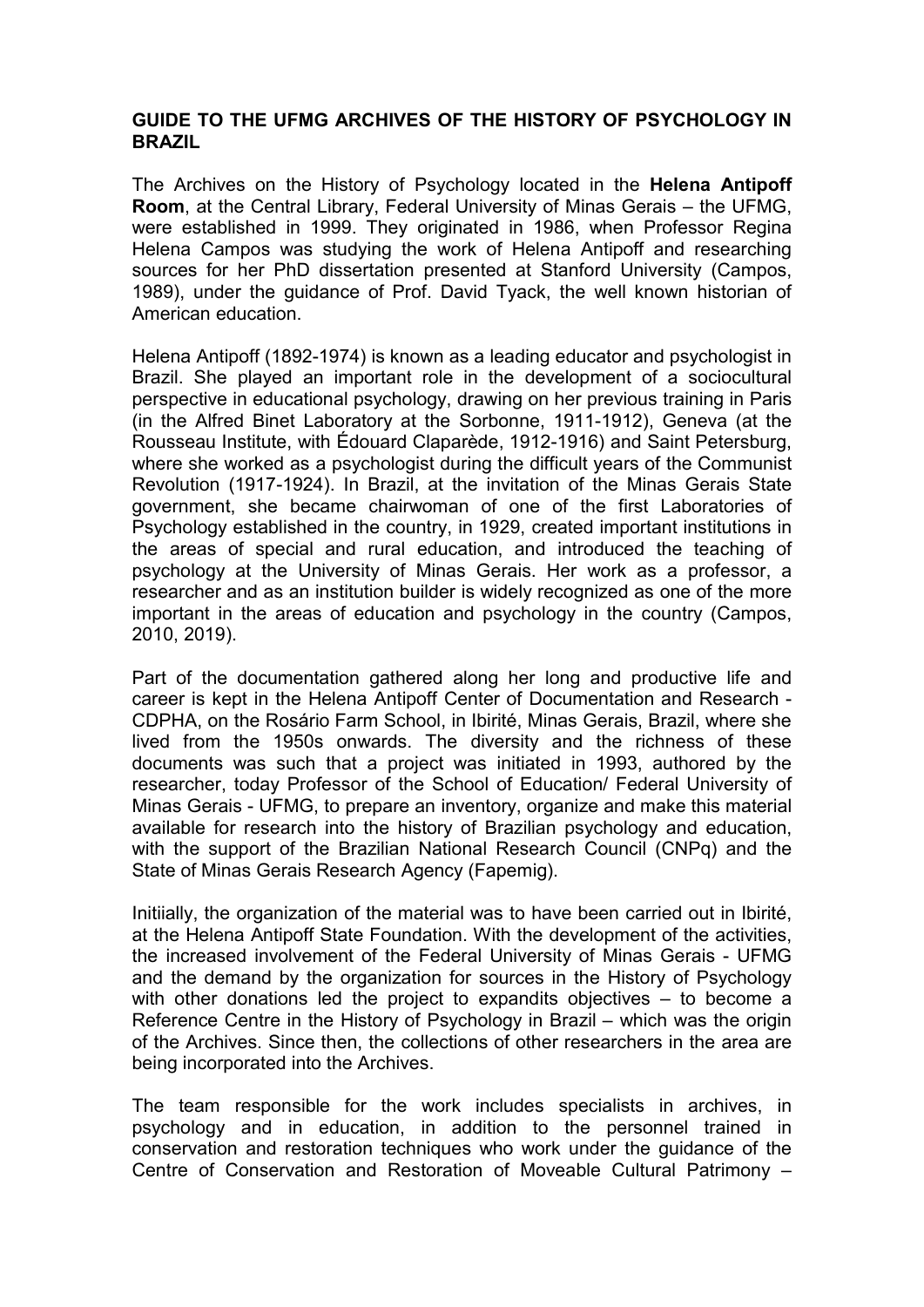CECOR, of the Federal University of Minas Gerais - UFMG. A team of consultants provides advice on the organization of the material.

The expression "History of Psychology in Brazil" refers to initiatives of a theoretical or practical nature in psychology that took place in Brazil and to the connections established between these initiatives and the psychology practiced in other parts of the world. As psychology in Brazil is profoundly related to the history of education, above all to the history of educational thinking and of the systems of teaching, the collections also constitute material of interest to historians in the education field. Thus, in institutional terms, the Archives are connected both to the research group on the "History of Psychology and Sociocultural Context", of the Postgraduate Programme in Psychology of the Federal University of Minas Gerais - UFMG, as also to the "Psychology, psychoanalysis and education" research line of the Postgraduate Programme in Education of the Federal University of Minas Gerais.

#### COLLECTIONS

The Archives include the following collections:

#### 1) THE CDPHA (Helena Antipoff Centre of Documentation and Research) **COLLECTION**

The CDPHA began to be established on August 6, 1979, in Belo Horizonte, during the commemorations of the fifty years since the arrival of Helena Antipoff in Brazil. Prof. Helena Dias Carneiro, representative of the Pestalozzi Society of Brazil, presented the project for the creation of a national center whose objectives would be to preserve the memory of Helena Antipoff, record her work and divulge her ideas. The proposal was accepted and, after eight months, the CDPHA – the Helena Antipoff Centre of Documentation and Research was created, on 25 March 1980. Activities of the CDPHA, since its foundation, include the realization of the Helena Antipoff Annual Meeting, which is already in its twenty-eightieth edition, and the publication of the CDPHA Bulletin. In addition, the CDPHA takes careof the collection of documents that belonged to Helena Antipoff in two sections: in the Helena Antipoff Room, located in the Central Library of the Federal University of Minas Gerais, and in the Helena Antipoff State Foundation, in Ibirité.

The Collection belonging to the UFMG section consists of part of the documentation of the CDPHA donated by Daniel Antipoff (Helena Antipoff's son), through a contract signed with the Federal University of Minas Gerais - UFMG, in 1997. This part consists of unpublished documents such as: manuscripts, correspondence, sundry texts, annotations, publications of restricted circulation and photographs. It includes documents related to Helena Antipoff's life: the studies in Paris and Geneva, the work as a psychologist and educator in Russia, Switzerland and Brazil and to the organization and functioning of the Rosário Farm educational complex. The documents were produced and accumulated over the period from 1927 to 1987. It also includes publications produced by the Centre of Research and Documentation Helena Antipoff. The other part of the documentation is kept at the Museum Helena Antipoff, located at the Helena Antipoff Foundation, in the city of Ibirité, nearby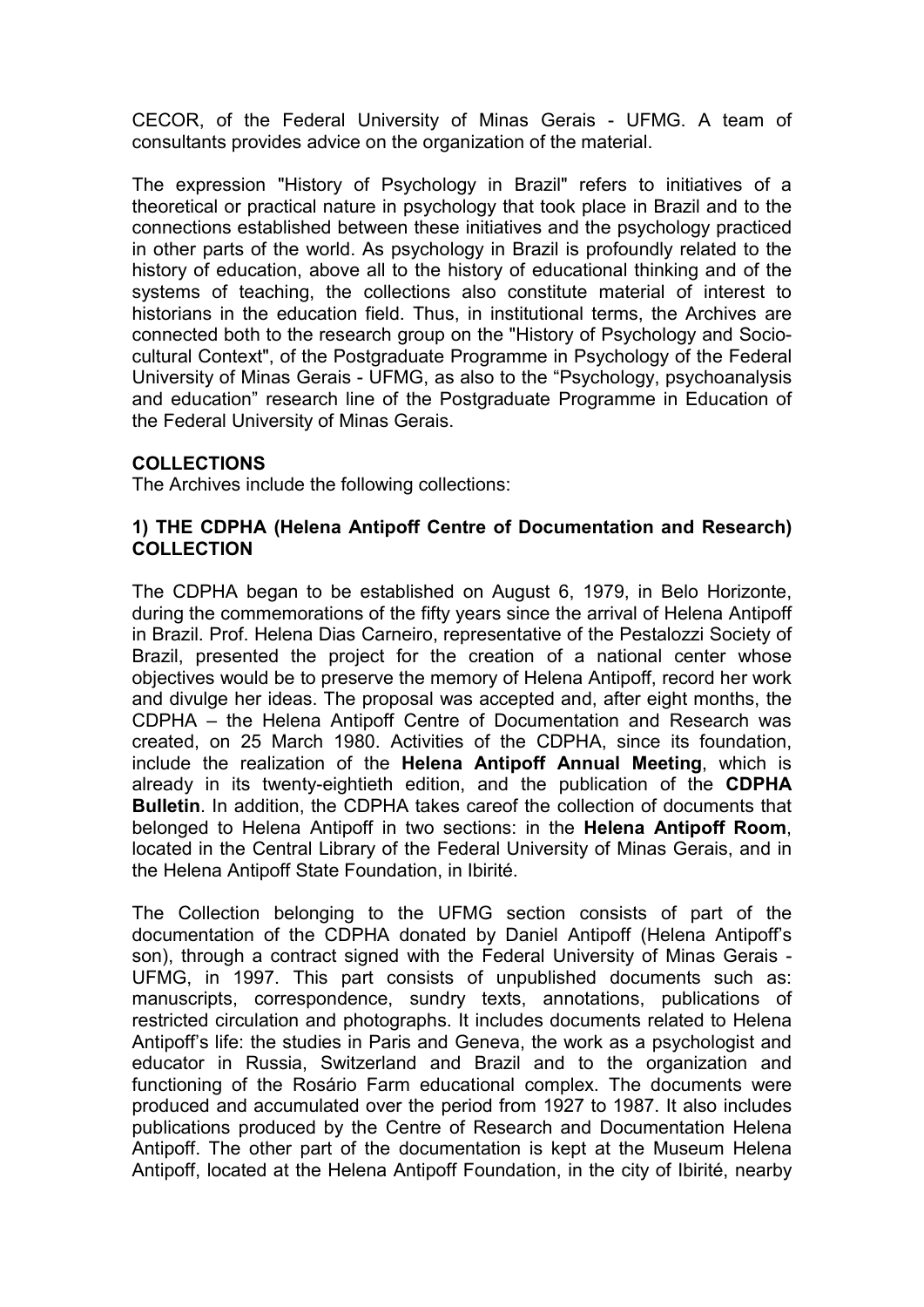Belo Horiznte, MG, and is at present undergoing a process of organization and preservation.

The main themes covered by the documents kept at UFMG are: educational psychology, education, special education, research in psychology and psychometrics, rural education, Pestalozzi Society, Rosário Farm School, psychological tests, honors paid to Helena Antipoff, life and works of Helena Antipoff, theatre and play in education. The documents are already organized in 57 cases.

## 2) JOSEF BROZEK COLLECTION

Josef Brozek was awell known educator, scientist, pioneer historian of psychology born in Melnik, Bohemia (currently the Czech Republic), on August 24, 1913, son of Josef Francis and Filomena (Sourek) Brozek. He obtained his PhD at Charles University, in the city of Prague, in 1937. In1939, he moved to the United States and became a naturalized American citizen in 1945. During his professional life he worked in various fields of human psychology and biology, and started to develop an interest in the history of psychology in 1963, in parallel with his other activities as a professor and researcher. In this period, he was responsible for the creation of the Division 26 on the history of psychology within the American Psychological Association; he was founder member of the Journal of the History of the Behavioral Sciences, and of the International Society of History of the Behavioral and Social Sciences (later referred to as CHEIRON). Among his several publications in the area of the history of psychology, special mention should be made of the volume, published in partnership with Ludwig Pongratz, entitled Historiography of Modern Psychology (Brozek, Josef &Pongratz, Ludwig, 1980, Hogrefe, Toronto), translated into Portuguese in 1988 (Brozek, J. and Massimi, M. Historiography of Modern Psychology: Brazilian version. São Paulo: Loyola, 1998).

Brozek visited the Helena Antipoff Room, em 1996, when he came to Brazil to participate in the installation meeting of the Working Group (WG) on the History of Psychology of the National Association of Research and Postgraduation in Psychology - ANPEPP, and was impressed with her contribution to psychology and education. He observed similarities between his own life and the life of Helena Antipoff: both came from Eastern European countries to the Americas, both lived in Europe during the difficult years of war and revolution (between 1914 and 1940), both wanted to contribute for the social well being of their fellows. Brozek studied extensively the effects on malnutrition on children, Antipoff studied the effects of poverty on mental development. As a result, Brozek donated part of his library and personal collection of manuscripts and unpublished papers to the Archives of the Federal University of Minas Gerais - UFMG of the History of Psychology in Brazil. This set constitutes the Josef Brozek Fund.

The Brozek Fund includes a set of documents produced and accumulated by Josef Brozek throughout his professional and academic life. It consists of books, correspondence, photographs, sundry texts, manuscripts, periodicals, reprints and slides. It covers the period from 1891 to 1996. The collection was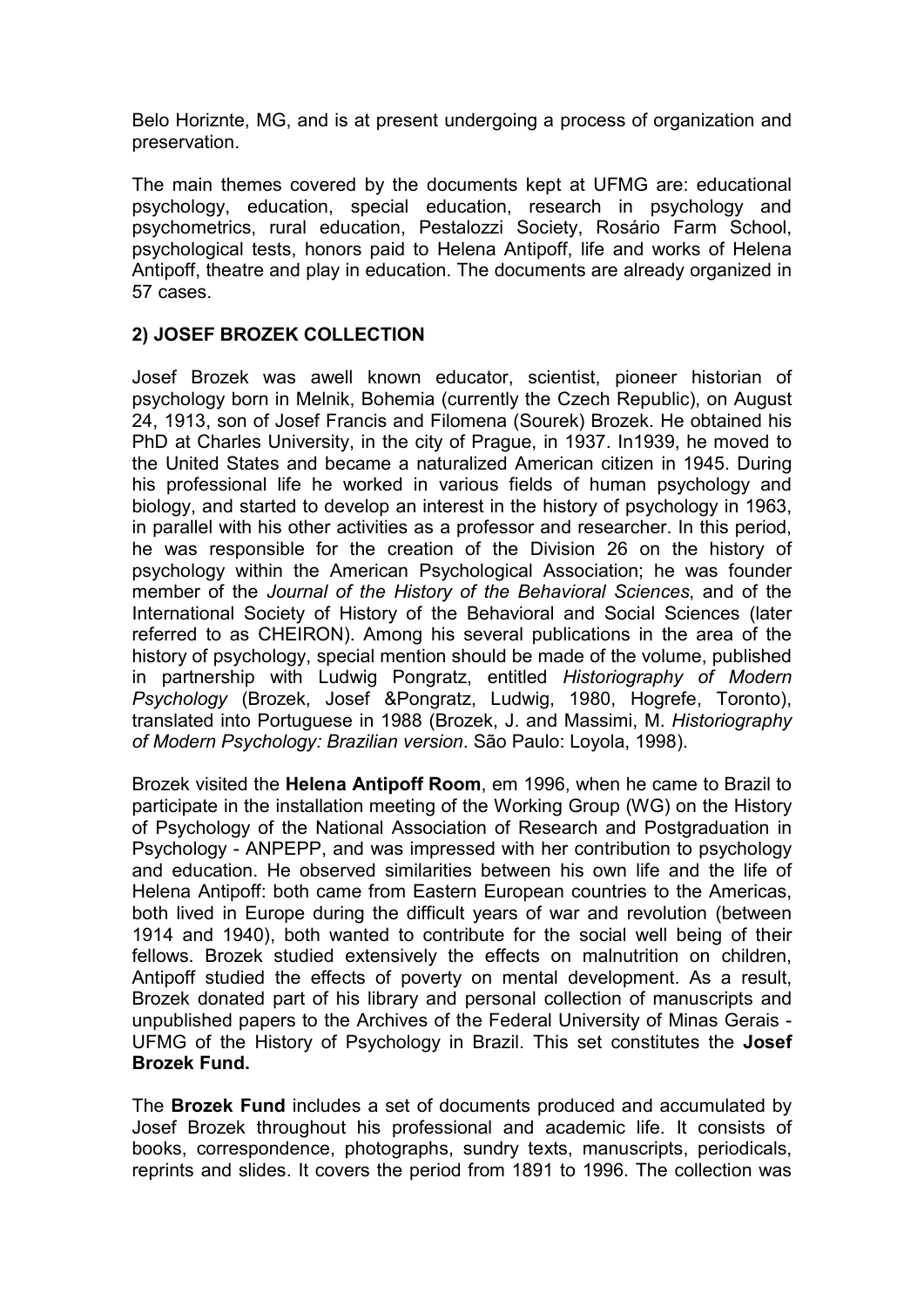donated to the Archives in 1998, by the owner. It covers the history of psychology and the history of North-American psychology, and includes 76 books, 7 titles of periodicals and a collection of unpublished materials.

## 3) HELENA DIAS CARNEIRO COLLECTION

Helena Dias Carneiro had a first contact with Helena Antipoff in Rio de Janeiro in 1945, seeking treatment for her handicapped son. She became from this moment on, one of the first mothers of mentally or physically handicapped people to collaborate in the work of Helena Antipoff, becoming engaged in the creation of the Pestalozzi Society of Brazil - SPB in that same year and working in several other projects in benefit of handicapped children. Thus, she participated in the foundation of the first Association of Parents and Friends of the Mentally or Physically Handicapped (APAE), in 1954, coordinated the Council of Students of the SPB, she was a member of the Consultative Council of the SPB in 1975, was second Treasurer of the National Federation of Pestalozzi Societies in the period between 1978-1982 and worked on the publication of the Pestalozzi Society Bulletin.

In 1980, Helena Dias Carneiro assumed the coordination of the Rio de Janeiro section of the Helena Antipoff Center of Documentation and Research - CDPHA, and helped to start the Helena Antipoff Annual Meetings, and the publication of the CDPHA Bulletins.

The Helena Dias Carneiro Collection consists of a set of documents produced and accumulated during the period she worked with Helena Antipoff and soon after her death, including their correspondence and newspaper cuttings. It covers the period from 1947 to 1984, and was donated in 1997, by Daniel Antipoff, after the discontinuation of the CDPHA section in Rio de Janeiro. The themes covered in this collection are: art and education, the gifted, special education, rural education, Pestalozzi Society. The original order defined by the owner has been maintained, arranged in series, by type of document: the correspondence series, in chronological order, and the newspaper cuttings series, by subject. The collection includes 240 items of correspondence, 59 books and 17 titles of periodicals.

# 4) DANIEL ANTIPOFF COLLECTION

Daniel Antipoff is the son of the educator and psychologist Helena Antipoff and the Russian journalist and writer Vitor Iretzky, born in St. Petersburg in 1919. Daniel graduated in Agronomy from the University of Viçosa, Brazil, in 1948. He worked as an agronomist in Contagem, Brazil, and graduated in Philosophy at the University of Minas Gerais - UMG, in Belo Horizonte, Brazil, in 1943. At the start of the 1950s, he was one of the founding members of the Service of Professional Counseling and Selection – SOSP, a period in which he qualified in the application of intelligence tests and in conducting psychological interviews. In 1956, he was a student in the Experimental Psychology Program delivered by the Genevan psychologist André Rey in the Higher Learning Institute for Rural Education - ISER, in Ibirité, invited by his mother. In 1957, when the Minas Gerais Society of Psychology was established, he was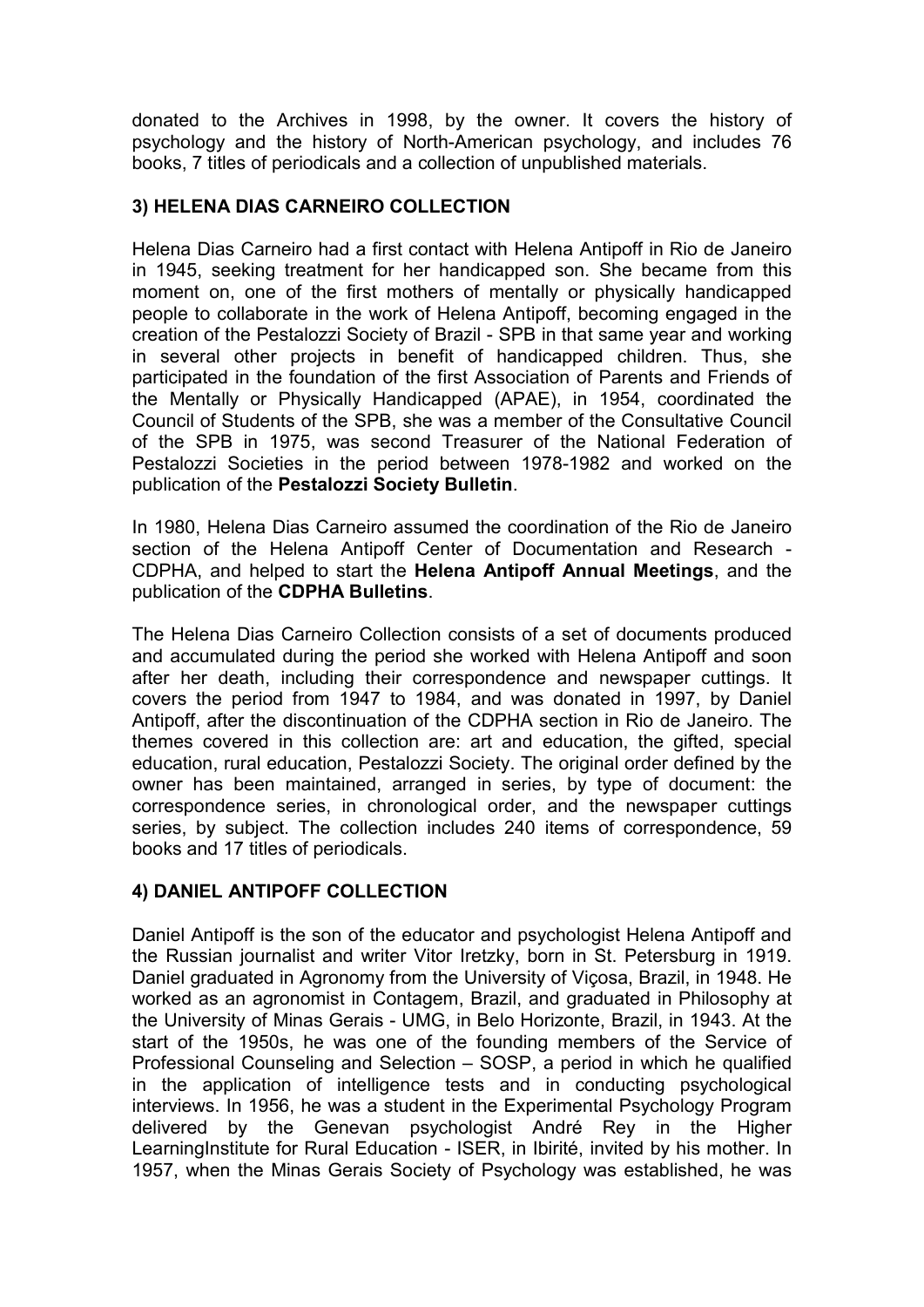elected its first General Secretary. In São José dos Campos, São Paulo, at the AeronauticsTechnological Institute, he worked as a resident psychologist, in 1963. At the University of Denver, in the United States, he attended, in 1970, a postgraduation course in the Education of Mentally or Physically Handicapped Children. In 1980, he created the Helena Antipoff Center of Documentation and Research - CDPHA, following a suggestion of Helena Dias Carneiro for the preservation of his mother's philosophy and ideas. In 1989, having as superintendent the psychiatrist HélioAlkimin, he took over the Direction of the Helena Antipoff Foundation, managing the Psychology and Pedagogy Sectors, the Sandoval Soares de Azevedo School and other educational programs for teachers' education. Having worked as a clinical psychologist since the 1950s, from the 1980s on he became known also for his activities in the diagnosis and guidance of gifted children and adolescents.

The Daniel Antipoff Collection includes 131 books and 27 titles of periodicals produced and accumulated throughout his career, covering the period from 1892 to 1998. The collection was donated by the owner in 1998. The themes covered are: psychology, Helena Antipoff, special education, history of psychology, psychoanalysis, education, Pestalozzi Society, psychological tests.

# 5) LÉO & REGINA CAMPOS COLLECTION

This collection includes a set of 103 books, 14 titles of periodicals, unpublished dissertations and manuscripts donated, in 1998, by Regina Helena de Freitas Campos, professor of Educational Psychology at the Federal University of Minas Gerais, and her husband, the environmental lawyer Léo Pompeu de Rezende Campos. It covers the period from 1936 to 2003. The books were part of the personal collection of the owners, some having been produced by them.The themes covered by the collection are: history of science, history of psychology, psychology, social psychology, law, environmental law, education.

#### 6) MARINA MASSIMI COLLECTION: HISTORY OF PSYCHOLOGICAL KNOWLEDGE AND PSYCHOLOGY IN BRAZIL

It is a collection of sources donated by Profa. Dr. Marina Massimi to CDPHA in 2017. Dr. Massimi is a researcher specialized in the study of the history of psychological knowledge and history of psychology in Brazil. She is a professor atthe University of São Paulo / USP at Ribeirão Preto, and fellow of the USP Institue of Advanced Studies. The collection contains copies of documents that contain sources for the history of psychological knowledge produced in the sixteenth, seventeenth and eighteenth centuries, collected by the owner in archives located in Brazil, Portugal, Spain and Italy, such as correspondence; travel narratives; pieces of oratory in general linked to orality (preaching and speeches); narratives of celebrations (festive, political, religious); treaties (philosophical, moral, pedagogical, medical, theological or spiritual); manuals; articles in (scientific) journals; articles in magazines(for the spread of knowledge); theses and academic works in general. Also part of the collection is a bibliographic database (list of references of books, theses, manuscripts) collected in Brazilian libraries, that contain relevant sources for the History of Psychology in Brazil. This database was generated from research done by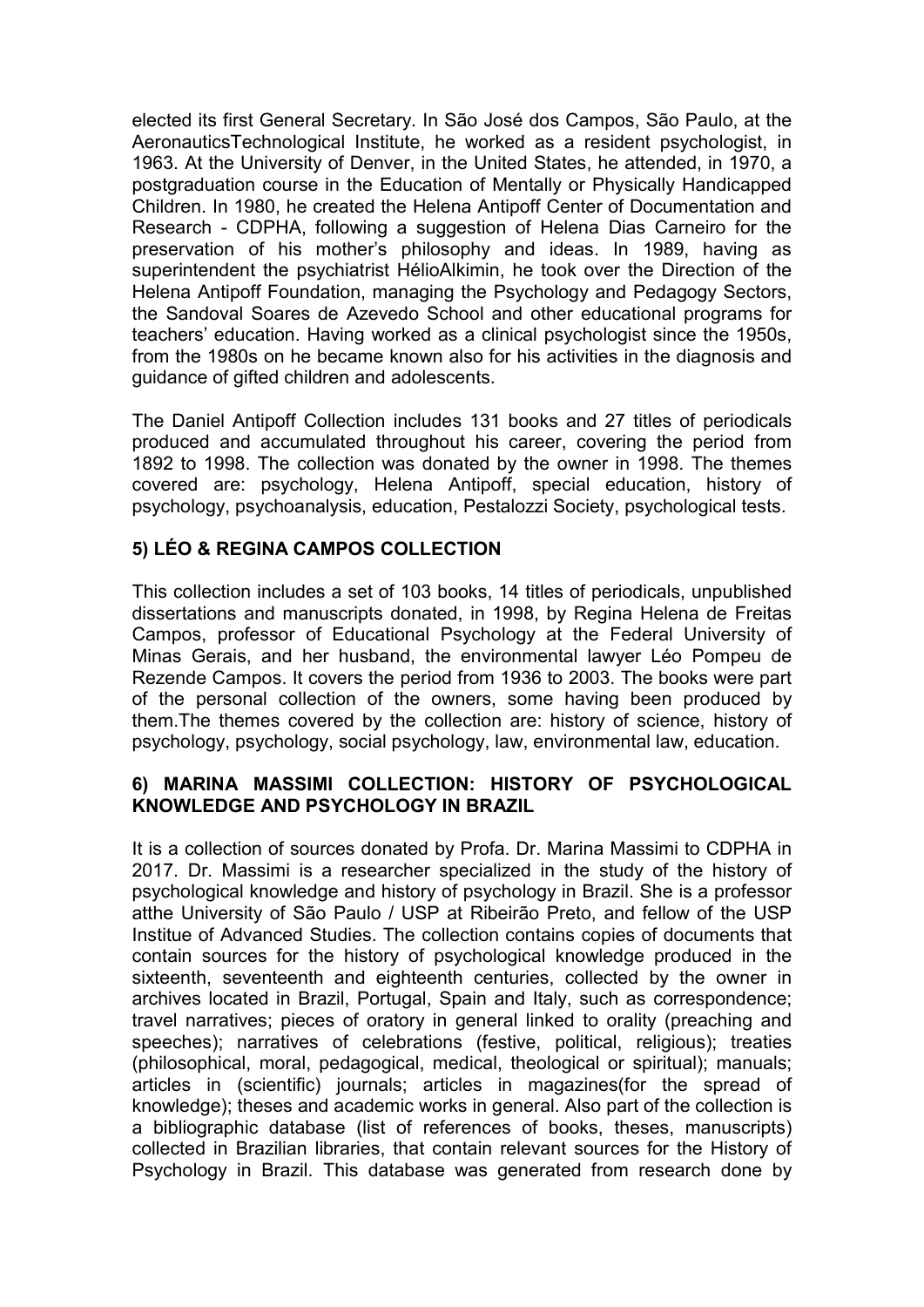Marina Massimi in 1997 and allows the search by author, title and subject, and brings the location number of the work, in the library to which the original work belongs.

# 7) LÍGIA MARCONDES MACHADO BEHAVIORAL ANALYSIS COLLECTION

It consists of a collection of sources donated in 2017 by professors Sérgio Dias Cirino and Rodrigo Lopes Miranda, researchers in the history of experimental psychology and the reception and circulation of behavior analysis and behavior analysis laboratories in Brazil. Sérgio Cirino is a professor at the Department of Psychology at UFMG, Rodrigo Miranda is a professor at the Catholic University Dom Bosco (Mato Grosso do Sul). The collection contains a set of books and documents on behavior analysis, related to the history of the teaching and research in the area at UFMG, laboratory equipment for experimental psychology and, in particular, behavior analysis, and operant conditioning boxes (also known as Skinner boxes) manufactured by FUNBEC (Brazilian Foundation for the Development of Science Education) in the 1960s. The name of the collection is a tribute to Prof. Dr. Lígia Maria de Castro Marcondes Machado, born in Belo Horizonte in 1948, with a degree in Psychology at UFMG and a Master's and Doctorate at USP under the guidance of Profa. Maria Amélia Matos. She became a professor at USP, and had an active participation in the development and consolidation of the field of behavior analysis in Brazil. She was the advisor of Prof. Sérgio Cirino in the Master and Doctorate programs at the USP Institute of Psychology.Lígia also worked at ADUSP (USP Faculty Association) until her death in 1997.

# 8) DENISE NEPOMUCENO CATALOGUE OF SOURCES

This catalogue consists of a bibliographical survey of sources for the history of psychological ideas in the state of Minas Gerais, Brazil, between 1830 and 1930. It was organized by Denise Maria Nepomuceno, student in Education at UFMG, under the orientation of Prof. Dr. Regina Helena de Freitas Campos. It lists a total of 264 titles. The libraries were the materials were chosen for the research, because they had collections relevant for the history of Minas Gerais, were: the Public Archives of the State of Minas Gerais, the Luiz de Bessa State Public Library (the Minas Gerais collections, Patrimonial and Rare Works), the System of Libraries of the Federal University of Minas Gerais and Collections of the University Library of theFederal University of Minas Gerais, the library of the Federal University of São João Del Rey and the Batista Caetano Library (rare works of the UFSJ), the Municipal Library of São João Del Rey, the Library of the Professor's Reference Centre, the Library Systems of the Pontifical Catholic University of Minas Gerais.

# **CONSERVATION**

The documentation is conserved in a conditioned environment, with controlled temperature and humidity. The documents are being treated with the purpose of prolonging durability and the permanence of the collection, in the best manner possible, and preserving them physically and as documents. The stages of the treatment are: individual mechanical cleaning; removal of metallic material or objects incompatible with the support, paper; conditioning in individual files, in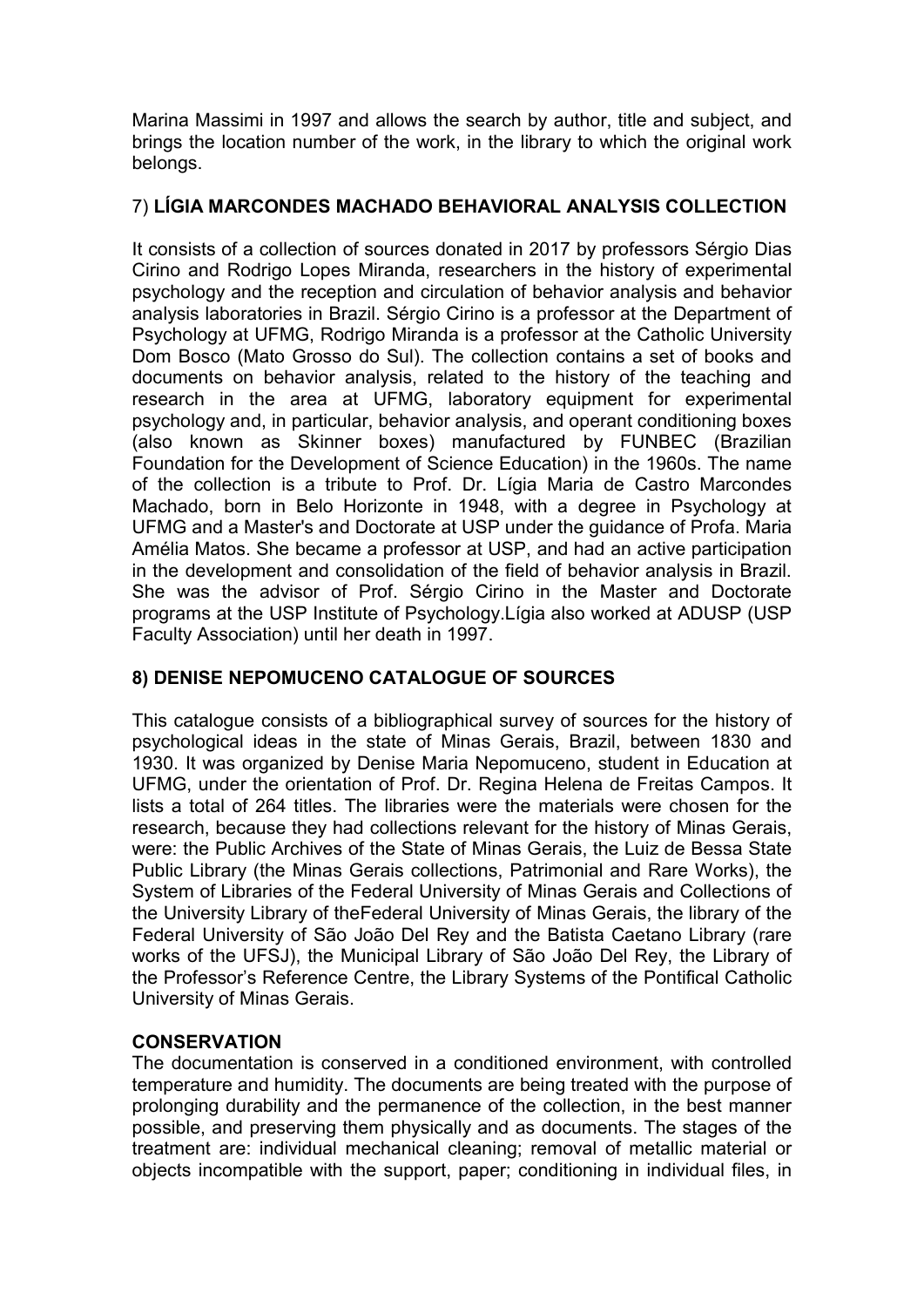collective files and in cases with document lots classified by subject. The materials used in the conservation of the documents are: paper, and neutral adhesives.

#### DONATIONS

Donations of collections related to the History of Psychology in Brazil are accepted. The material to be donated will undergo a prior evaluation, to check its relevance as regards the objectives of the Archives. The conditions of donation will be agreed upon between the donor and the University, and it will be possible to establish restrictions on consultation, or even stipulate a period when the material may be freely consulted.

#### ORIENTATION AS REGARDS THE CONSULTATION

The Helena Antipoff Room is open daily, except for Saturdays, Sundays and public holidays, at Room 400, 4th floor of the Central Library of the Federal University of Minas Gerais. Access is free and is through the Library's main entrance. Consultation of the documents is made under the supervision of orientation of the official responsible, observing some procedures: gloves must be used in handling the material (furnished by Archives); no eating or drinking is allowed in the enclosed sector; the materials consulted should be left on the tables. The removal of documents and the taking of photocopies are prohibited, except with authorization, in writing, of the responsible official. The collections are being included in the general university catalogue, available on the site www.bu.ufmg.br.

#### TEAM RESPONSIBLE

The team responsible by the coordination of the UFMG Archives on the History of Brazilian Psychology is composed by a group of professors at the Federal University of Minas Gerais: Regina Helena de Freitas Campos, from the School of Education; Bethania Reis Veloso, from the Centre of Conservation and Restoration of Moveable Cultural Patrimony, School of Fine Arts; Erika Lourenço, from the Department of Psychology and Raquel Martins de Assis, from the School of Education.

Members of the Work Group on the History of Psychology at the National Association of Research and Postgraduation in Psychology (ANPEPP) act as consultants to the Archives: Prof. Maria do Carmo Guedes, from the Nucleus of History of Psychology at the Pontifical Catholic University of São Paulo; Prof. Marina Massimi, from the University of São Paulo Institute of Advanced Studies; Sylvia Parrat-Dayan, Scientific Assistant at the Jean Piaget Archives, University of Geneva, Switzerland; Prof. Ana Maria Jacó-Vilela, from the Institute of Psychology, State University of Rio de Janeiro; Prof. William Barbosa Gomes, from the Institute of Psychology, Federal University of Rio Grande do Sul, Brazil, among others.